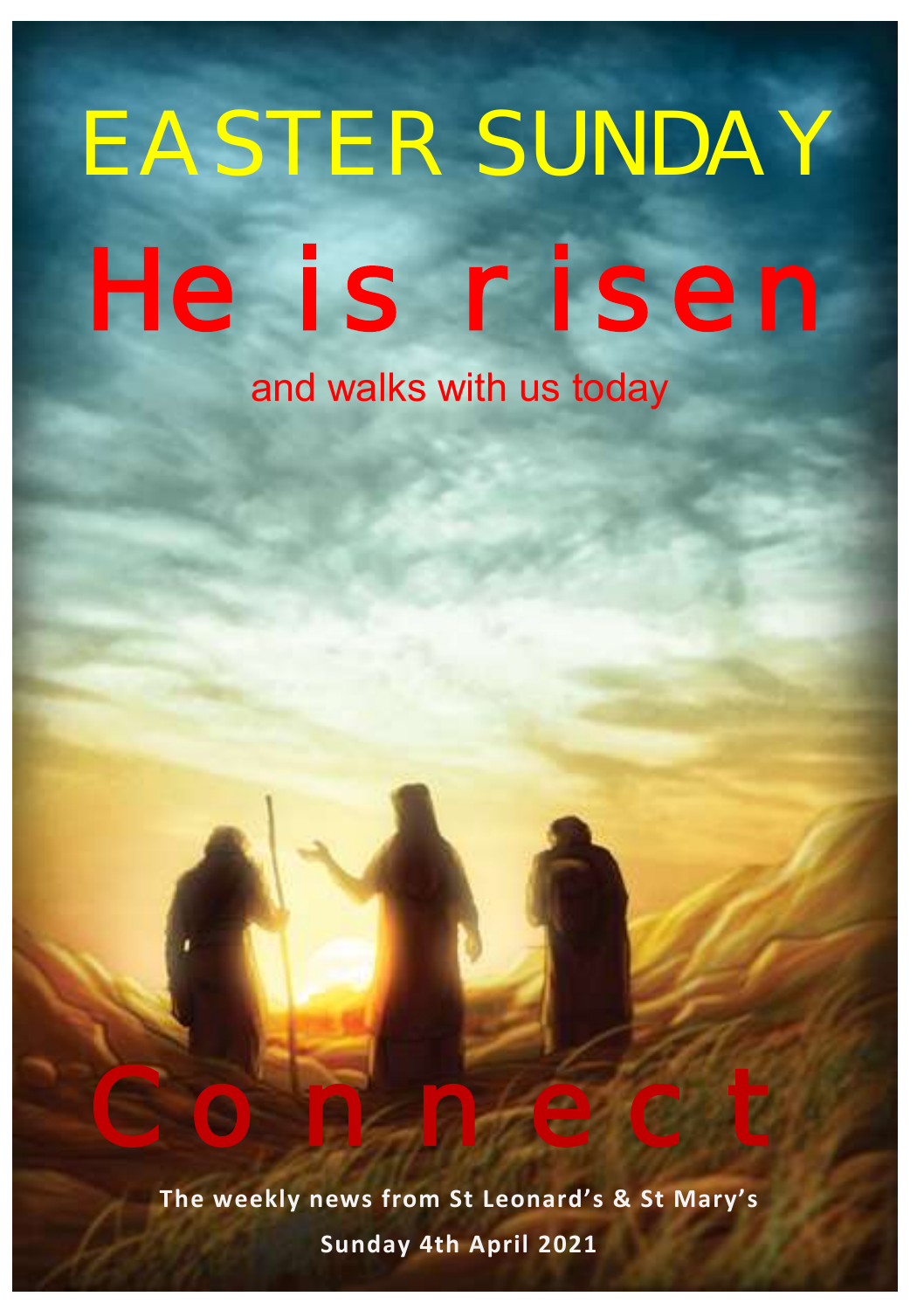

# **Easter 2021 Alleluia, Christ is risen! He is risen indeed, Alleluia!**

There are a number of resurrection encounters that occur. Some of these are recorded others are just mentioned in the passing but what is clear is that the resurrection was not just a one day wonder. Jesus was alive and began meeting with his followers in different places and at different times. I wonder if you have a favourite story of Jesus' resurrection appearances .

I have two. I love the imagery and can easily enter in to the story of the resurrection encounter where Peter and the disciples go fishing that we read of at the end of John's Gospel. Out fishing and catching nothing they are tired and no doubt fed up with their empty catch. Then Jesus calls out to them from the shore and the situation begins to change. A marvellous catch of fish and the shout goes up it's the Lord. Peter jumps in with both feet as usual and swims or wades ashore to Jesus. There the disciples find that Jesus has already made a fire and is roasting some fish for breakfast and Jesus invites them to come and rest and have some breakfast

The second resurrection encounter that challenges and encourages me is the account of the two disciples journeying to Emmaus from Luke 24.

Having hid with the other disciples in the upper room two disciples decide to make a run for it and head home. With hearts filled with grief and being in fear of the Temple guards and Roman soldiers they set off, heading home down the road to Emmaus. All their hopes and dreams of a better life to come had died with Jesus upon the cross. Even though there were reports of an empty tomb from the women, and from Peter and John, who went running out that first Easter morning to the tomb, these two travelling disciples like many of us struggled to comprehend the things that had taken place in the last few days. From triumphal entry with cries of Hosanna, to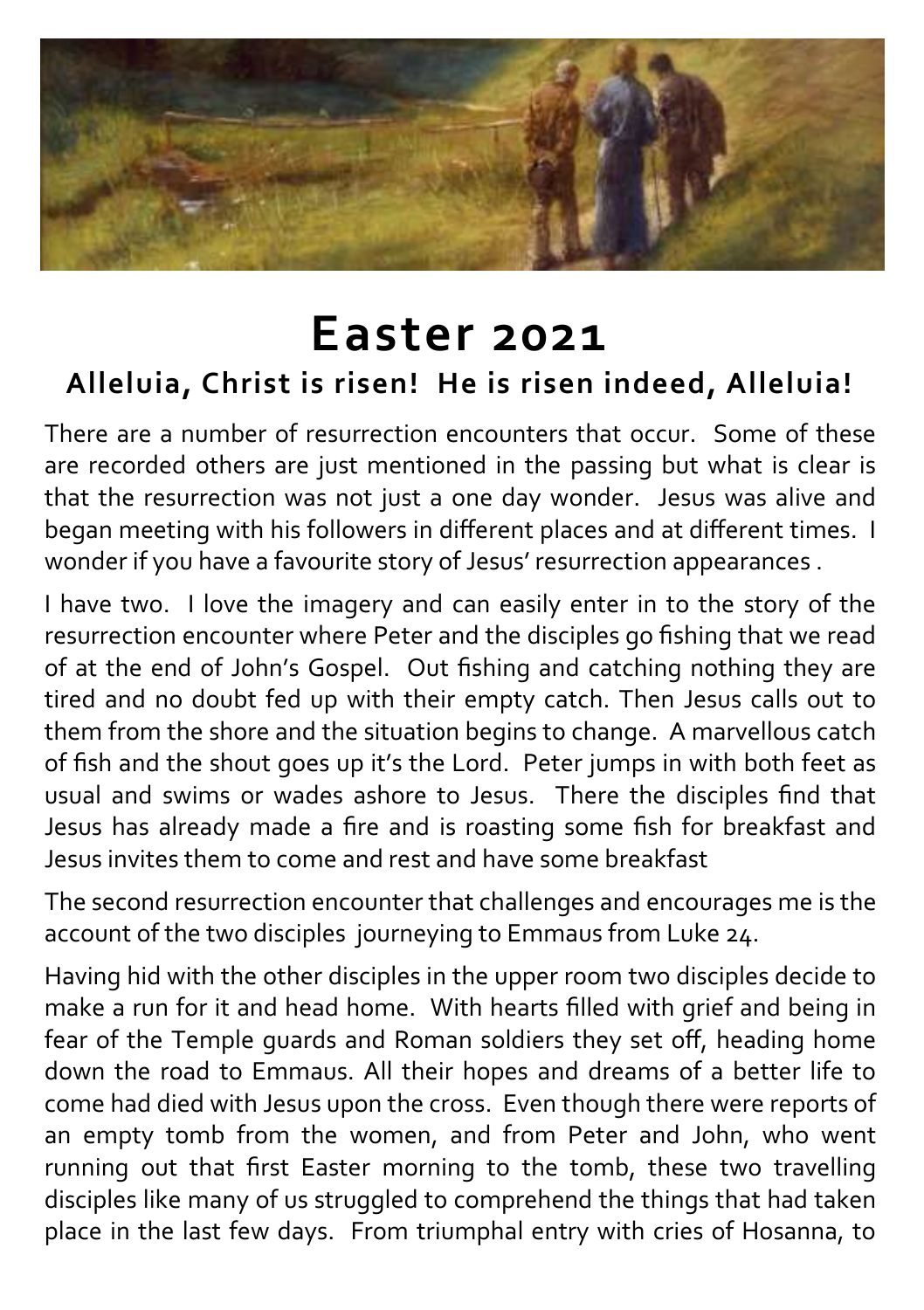the betrayal and cries of crucify him the disciples hopes and dreams had been shattered to pieces and in bewilderment , in confusion about their own future and about what had taken place they head home in despair and unbelief that someone would break into the tomb and steal the body. After all if Jesus really was the Messiah why did he have to suffer and die?

As they journey away from the empty tomb they have an encounter with the risen Lord. Even though they didn't know it at that time it was our Lord that walked with them along the everyday road.

One of the reasons I love this story is that in its imagery it reminds me that the Risen Jesus, the Lord and King of all the universe and beyond is willing to come and walk beside us on our journey. Even when we may be walking through a time of grief and bewilderment, Jesus can and does walk beside us. While we are struggling to find hope, and have many questions about whether Jesus is Lord and is risen, He comes alongside us. Even when we are in a state of confusion about which way to turn in life, Jesus is there.

Like the disciples walking downhearted as they head back home we too can often walk through life without realising or acknowledging that Jesus is with us. It takes a step of faith for us to trust that God is near and not far from us regardless of what we have been through in these last days, months and even year each of us can turn afresh to God and talk with him as we face the new day, and the new season Easter. I pray that all of us would encounter the Lord in our everyday even if we don't know or feel his presence.

For these two disciples it was when Jesus lifted up the bread, blessed and broke it that their eyes were open to who he was and is. This to me speaks of our worship and the act of taking bread and wine in memory of Jesus love for us. In the Eucharist we give thanks for what Jesus has done for us and retell his story of sacrificial love. Likewise in the Eucharist we declare who Jesus is, that he is the risen Lord. That He is our sacrifice, our Passover Lamb, provided for us so that through his death and resurrection we are forgiven of our sins and brought with him from death into new life.

"Alleluia Christ is risen! He has risen indeed Alleluia" is our cry as we recall again the wonderful, amazing and marvellous accounts of Jesus resurrection to live now with us as our Risen Lord. He is the Lord whom we can encounter even today in the breaking of the bread as we journey with Jesus.

*With love from Peter and the family*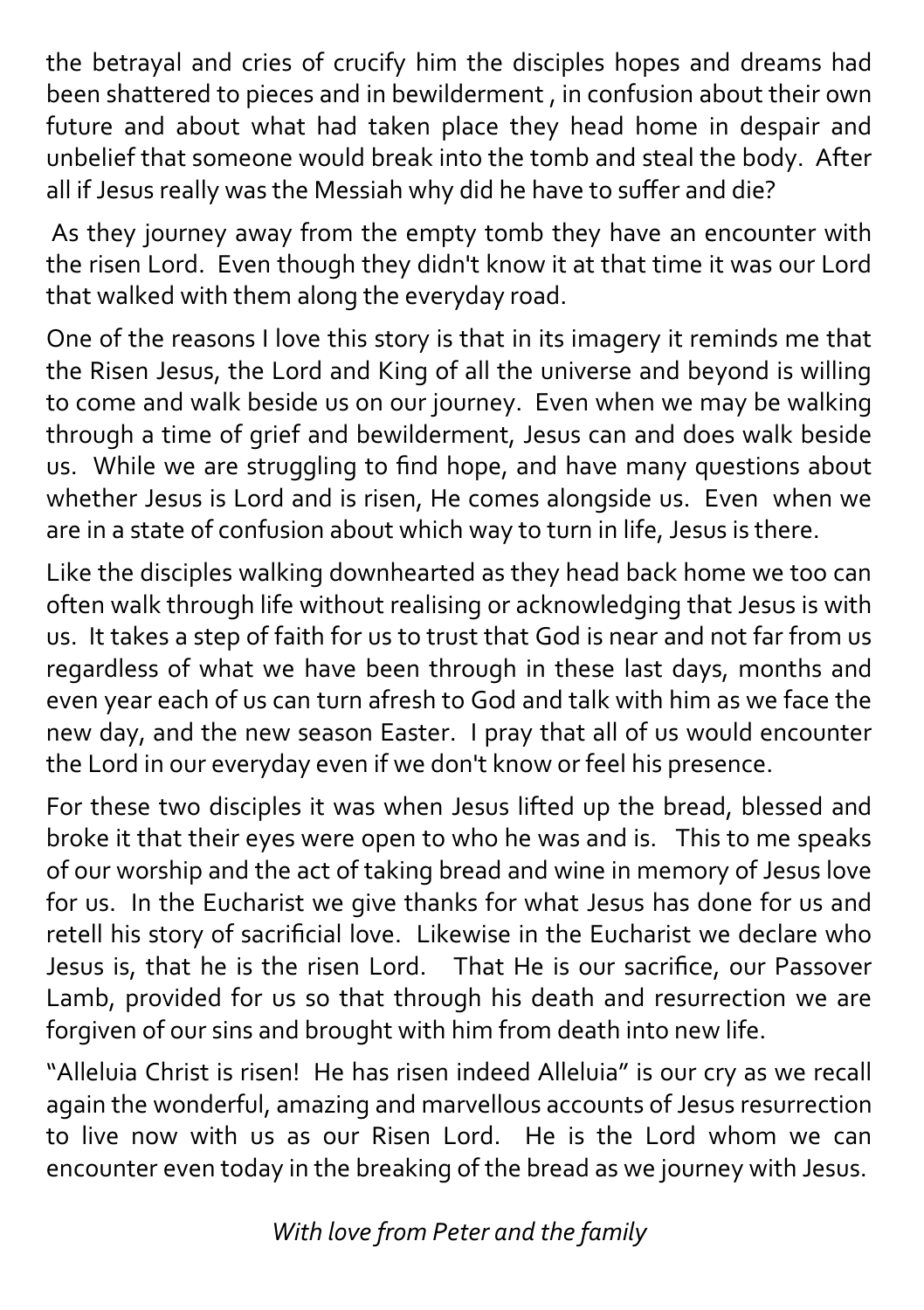

## **Eco Congregations Film Night - 7th April**

Our next film night discussion takes place on Wednesday 7th April at 7.30pm. Beforehand watch the film "Not Without Us" and then join us for discussion.

> To watch the film for free please contact Pauline Jones by email pjthomson24@googlemail.com

Who will help you register to watch the film.

#### **About this Film**

COP21 in Paris brought about the Paris Agreement on Climate Change. However as we prepare for COP26 later this year this Film helps remind us of the events surrounding the Paris COP21 conference. Although over four years old the film continues to highlight that Climate Change is not a single issue debate but is about an interconnected web of justice issues. By calling for a communities perspectives to be front and centre of the debate the film conveys it powerful message that meaningful change can't happen without us and the communities that are most at risk from climate change today.

"What you do for us, without us, is not for us"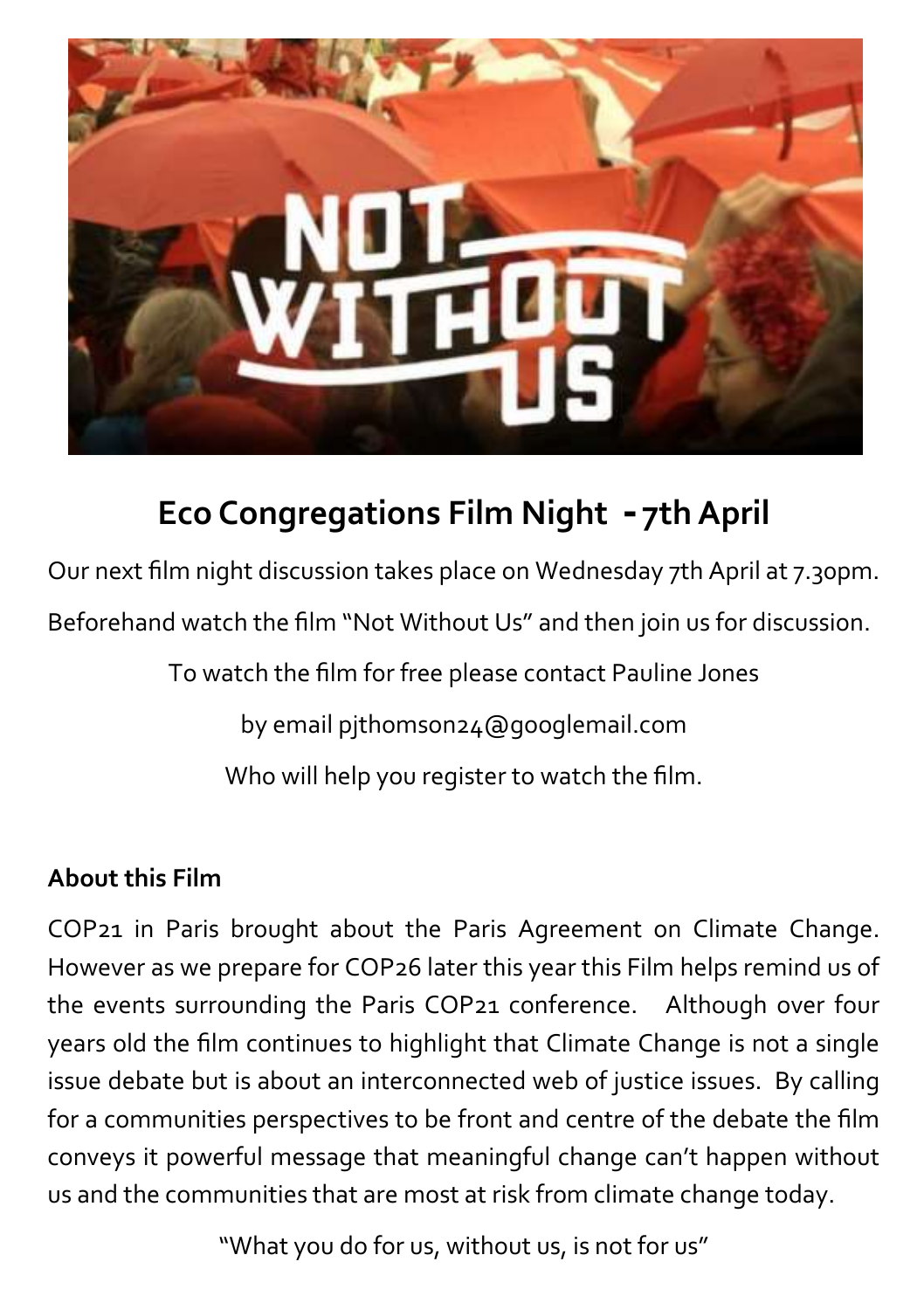

# **Preparing to return to our buildings**.

The church has been active in many different ways over this past year and found new ways to worship and sing the Lord's song during this strange time. Now with a glimmer of hope as a result of lockdown and the out rolling of the Vaccinations we are looking at the possibility of a return to worship within our church buildings. Let us be honest, it will not be the same, and we expect that a number of COVID

precautions will remain in place for some months to come.

The Site Teams tasked with the work of preparing the church will be meeting and working over the next few weeks to get our buildings clean and ready for worship to resume. The Vestry and Clergy Team will then need to agree on how and when to move forward with the reopening.

Please be kind to one another for there is no simple or correct solution and what works well for one church or person may not work for another.

We are however, looking at maintaining our Online Worship and working towards Sunday 2nd May as the proposed date for a return to worship within our buildings. To begin with we propose to continue with Sunday at 10am and offer Worship in one building a week starting from St Mary's on the 2nd May and the St Leonard's on the 9th and continue that week about pattern throughout the summer. Depending on how the easing of lockdown continues I would hope that by September we may have returned to weekly worship within both of our church buildings in some form. So please do hold your Vestry and Clergy Team in your prayers as we seek an acceptable way forward and begin to reopen our buildings and other activities of the church.



**Debora Kayembe Mary Johnston Ali Thomson**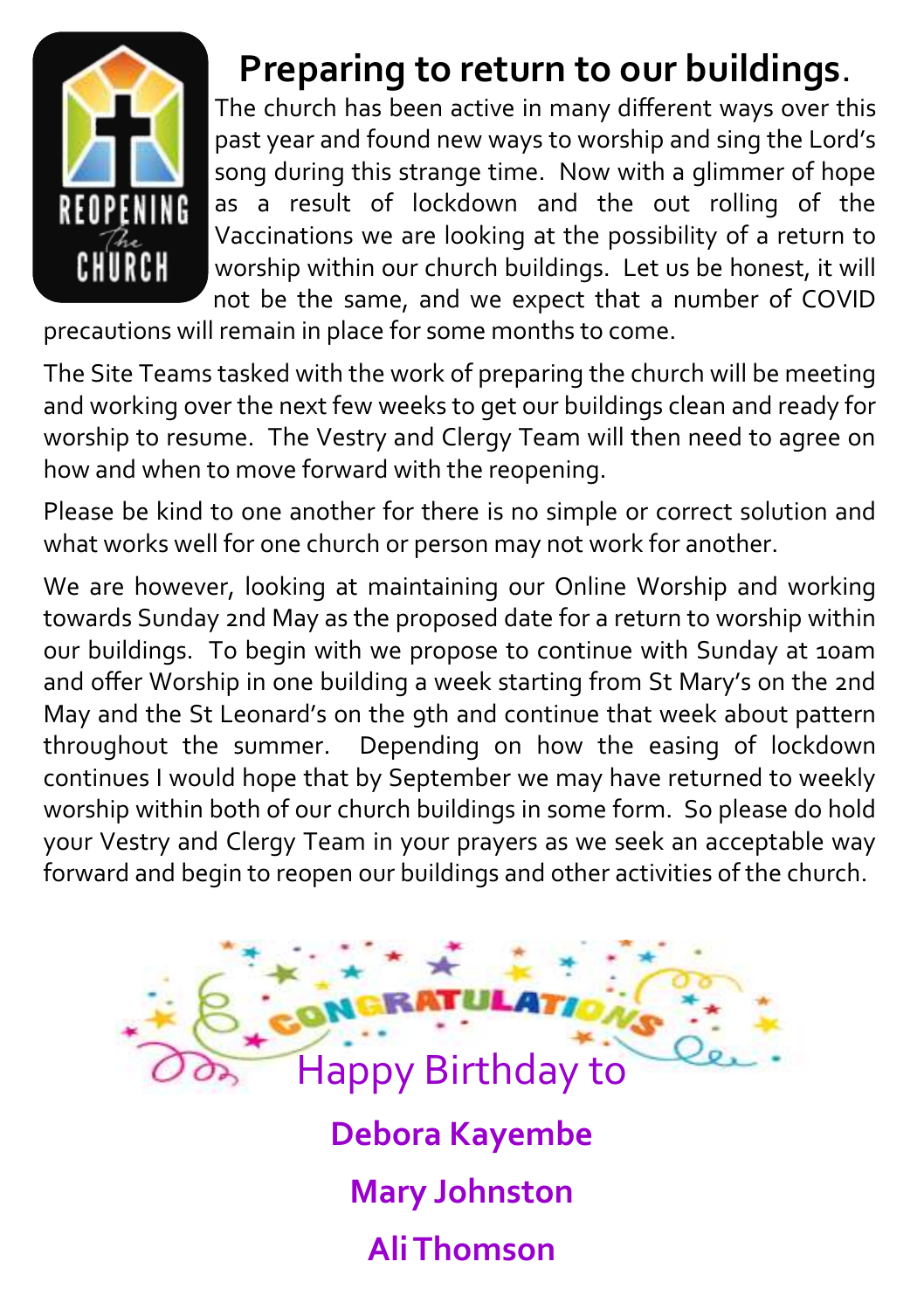

#### **ACROSS**

- 3. A place where someone is buried
- 4. "He is not here; he has \_\_\_\_\_\_, just as he said." Matthew 28:6
- 7. A shaking or trembling of the the earth
- 8. A heavenly being that serves as a messenger for God

#### **DOWN**

- 1. The first or early part of a day
- 2. A hard solid substance found in the ground which is often used for building
- 5. A period of twenty-four hours
- 6. A period of seven days

|   |   | <b>B H M W E E K A J E S U S E S</b> |  |  |  |  |   |       |
|---|---|--------------------------------------|--|--|--|--|---|-------|
| N |   | T J O X D G N O L M L N A R          |  |  |  |  |   |       |
|   |   | SZVKMTGORHCL                         |  |  |  |  | R | $\pm$ |
| в |   | D O I T C A E R I S E N              |  |  |  |  |   | T S   |
|   |   | X A M O L A L L R S R R T H E        |  |  |  |  |   |       |
|   |   | AYFOEAXPNLDTOQN                      |  |  |  |  |   |       |
| 0 |   | H N X B G Q X N I U N M U L          |  |  |  |  |   |       |
|   |   | SELOYZWSRODSBAV                      |  |  |  |  |   |       |
|   |   | H A C N L S X L O D Z V F K A        |  |  |  |  |   |       |
|   |   | O V H Z G I Y Q L J U U I E F        |  |  |  |  |   |       |
| 0 |   | EUE I W N U L D Q B R Y R            |  |  |  |  |   |       |
| Κ |   | N S V X Z B T E L J Q S O A          |  |  |  |  |   |       |
| т |   | MKJZFMFDFZITN                        |  |  |  |  |   | т     |
| Y | Τ | INMFAQPHJFGZD                        |  |  |  |  |   |       |
|   |   | <b>JZEDAWNPSTONENG</b>               |  |  |  |  |   |       |

| TOMB.        | ANGEL  | RISEN        | <b>RISEN</b> | <b>STONE</b> |  |
|--------------|--------|--------------|--------------|--------------|--|
| <b>SHOOK</b> | WEEK   | FIRST        | DAWN         | HEAVEN       |  |
| EARTHQUAKE   | ROLLED | <b>JESUS</b> | AFRAID       | DAY          |  |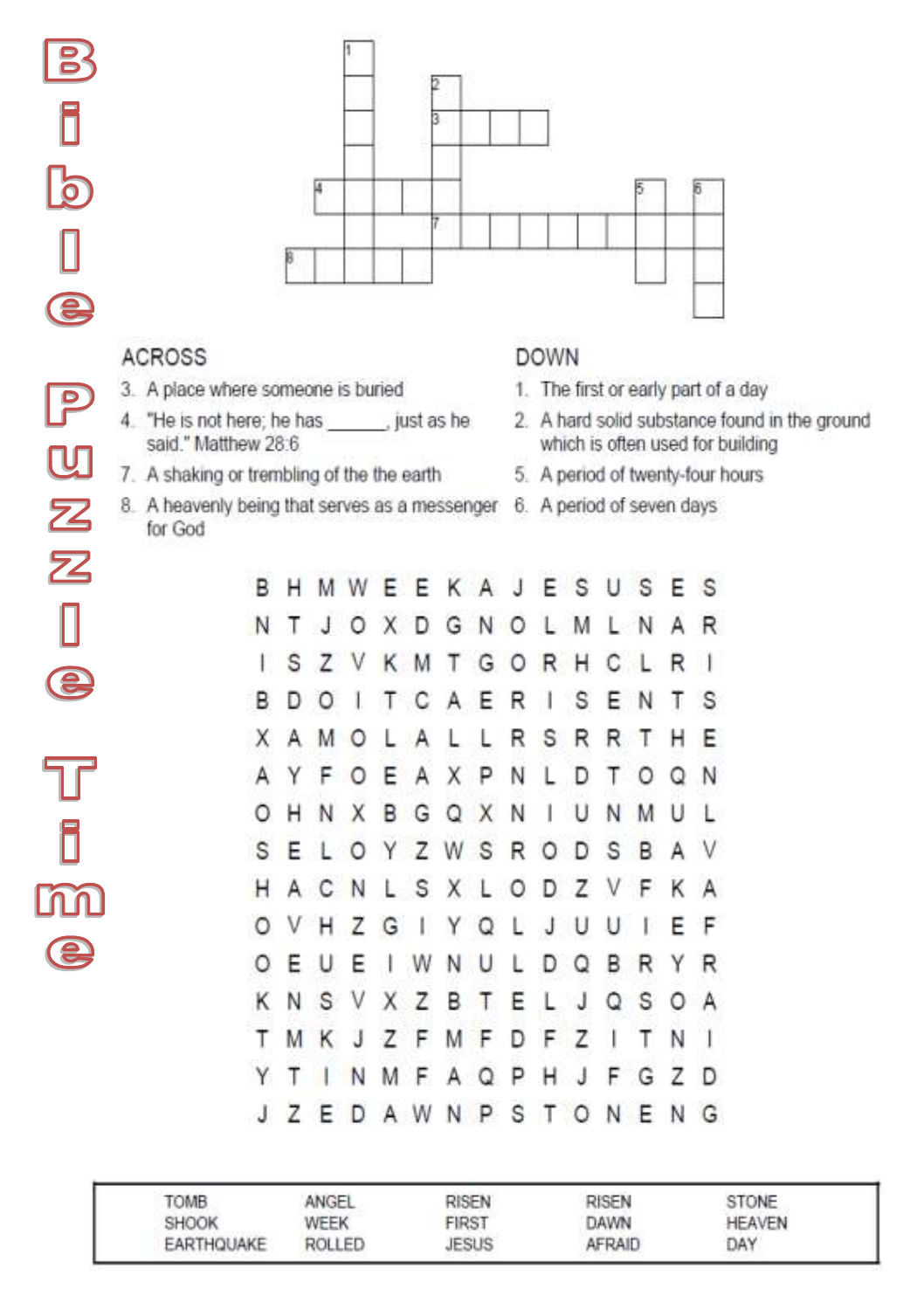

# *I z z y ' s N e w s*

*Happy Easter to everyone.* 

*I hope you have a wonderful Easter and* take time to marvel again at the wonderful *love of God for us.* 

*If you look closely you may see the beautiful and colourful Easter gift that I was given by my Aunty Tina. She is so th o u g h t ful even if the new collar is a little bit big for me. I* told Dad that he should get a colourful dog colour too as I *think he only has boring white ones for some reason.* 

Anyway the Church gardens are looking wonderful and I spied some spring flowers hiding behind hedgerows that will soon be placed around our tombs. So I am looking forward to see the transformation on my next visit. Why don't you *join in on Easter Sunday and come and see the beauty and explosion of joy that has been created in Easter celebration.* 

*Mum says that if you are coming to worship at 10am on Sunday* then please do let her know as she likes to be *organised unlike Dad who says just go with the flow and then ends up in trouble for not thinking things through!* 

*I heard some good news from my good friends Rosie and Teddy who live with Jacqui. They say that after a long wait* and a lot of fussing and stress they now have a cosy house. Jacqui's central heating was installed this week hopefully *bringing to an end the long saga of her cold house and trying to get the heating sorted.* Sadly though I have heard some worrying news from Annie, Martin and Pat's dog, to say that their boiler an old oil heating unit is now caput! *Thankfully they like cuddling up together and going for long* walks so they are surviving as long as the weather stays ok.

*I've been told I can have a wee break over Easter so will not* be reporting again until the end of the month. Do take care and stay safe and warm, I hope you can.

with love and licks from Izzy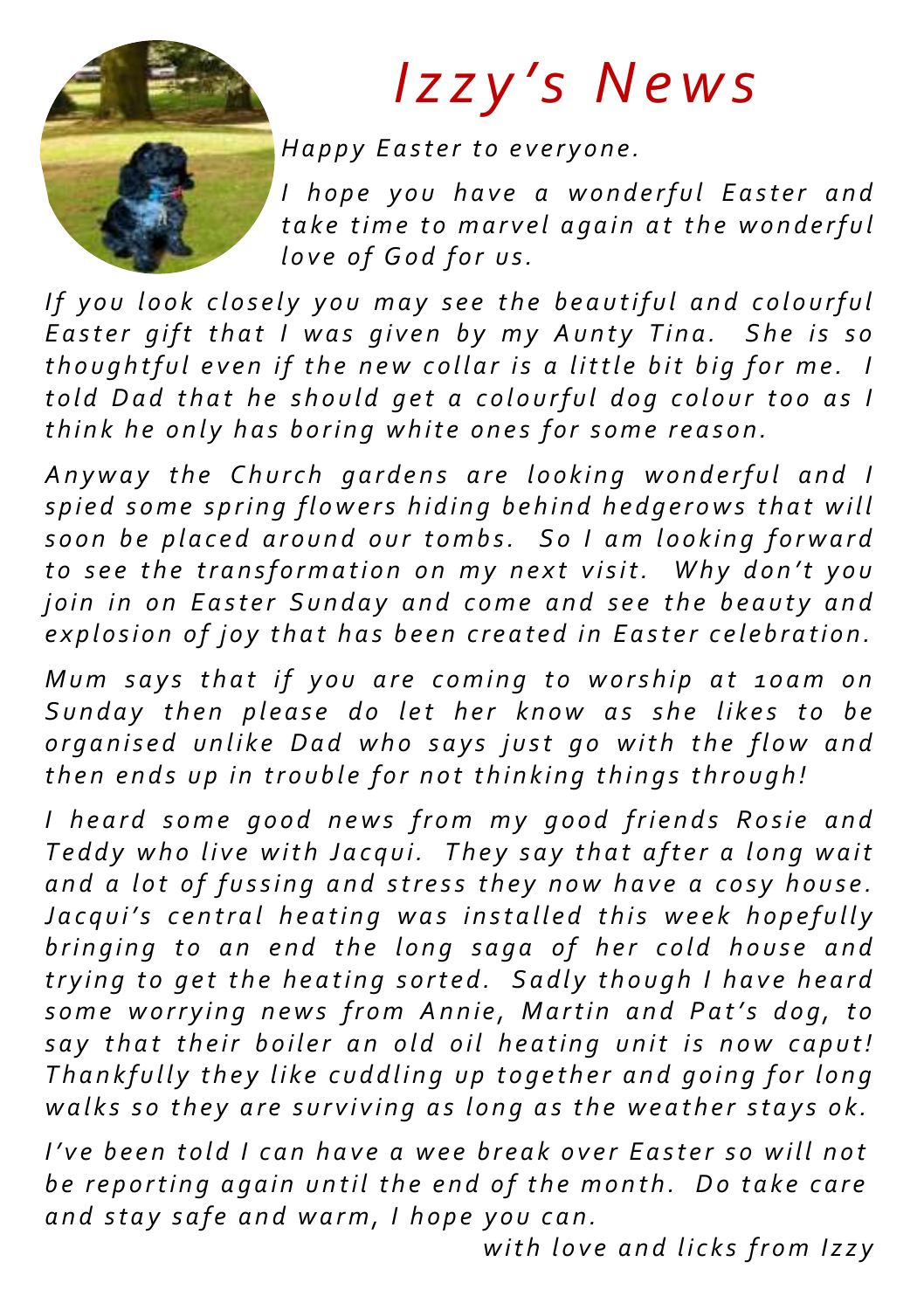

### **An Easter Break**

It has been over a year since we moved our worship to an online format in an endeavour to keep our churches connected and worshipping throughout the COVID pandemic. As we begin to ease out of lockdown we plan now to celebrate Easter then take a two week break to allow us to rest and recharge. Traditionally as a family we would attend Spring Harvest at this time seeking refreshment and renewal but sadly once again this too has moved to an online format and we will not be able to gather in person with our friends from Felixstowe. We will do our best to find space to rest while remaining local and maybe even getting to paddle in the sea.

#### **Therefore there will be**

# **NO online worship at St Leonard's and St Mary's on Sunday's the 11th and 18th of April.**

*(This will include Wednesday worship too)*

#### **On line worship will resume on Sunday 25th April**

We encourage you, as we will do, to visit another church for worship, some are open again if you book a space and others still offer online worship. Why not pop into a church and see what they are doing and then return to us with any ideas or thoughts that may help us as we seek to navigate church life after lockdown and we begin to form a new norm for the future.

Here are some Online Service Suggestions

St Mary's Episcopal Cathedral www.cathedral.net/online-services/ St John's Kings Park Church Search on Youtube for "SJKP CHURCH" Bonnyrigg Parish Church Search on Youtube for "Bonnyrigg Church" other churches are available with their own live streams so please feel free to visit another church and let us know your experience.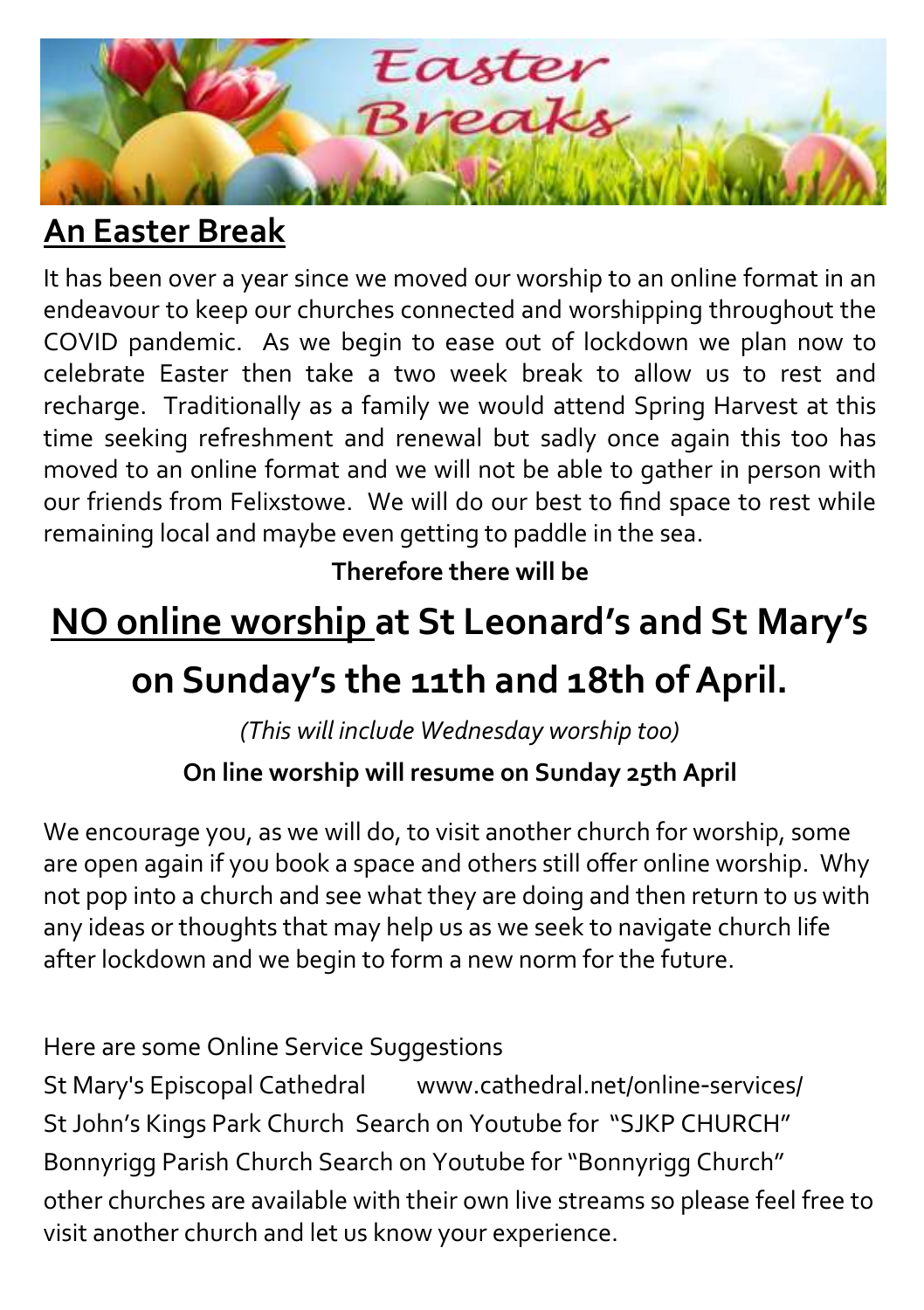# **E a s t e r S u n d a y**



## A service of celebration

*There will be no Zoom Worship for Today however we will be on Facebook live for our Outdoor Easter Service from St Mary's at 10am*

*Please note the Easter Break No services until Sunday 25th April Online at 10am — Zoom or Facebook Live*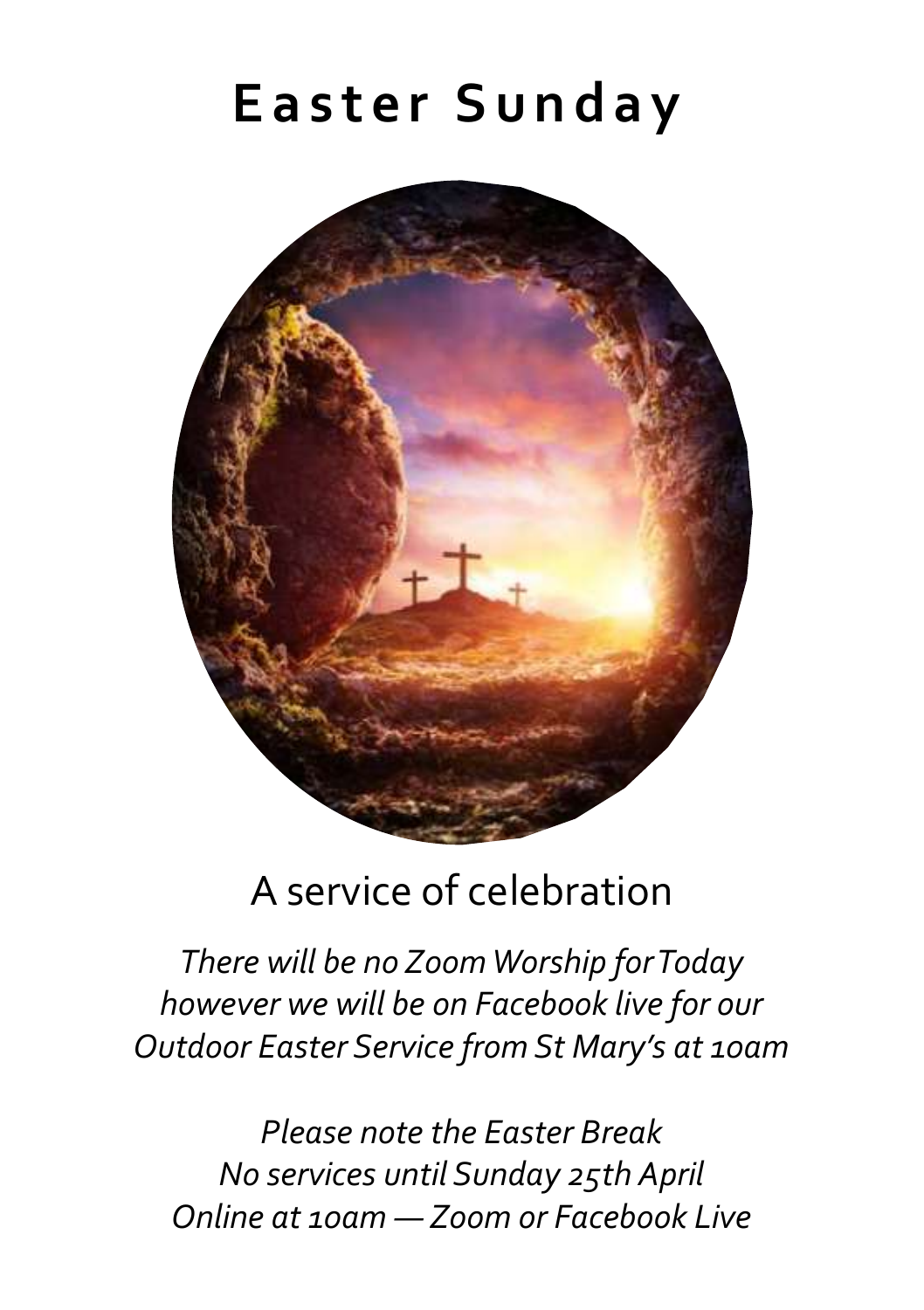#### **Easter Sunday - a service of celebration**

Alleluia! Christ is risen. **He is risen indeed. Alleluia!**

Eternal God, who raised Christ from the dead: set us aflame with the fire of your love, and bring us to the radiance of your heavenly glory; through Jesus Christ our Lord. Amen.

*The new Paschal candle is lit*

May the light of Christ, rising in glory, banish all darkness from our hearts and minds

Alleluia! Christ is risen. **He is risen indeed. Alleluia!** 

**HYMN: THINE BE THE GLORY,** risen, conquering Son; Endless is the victory Thou o'er death hast won. Angels in bright raiment rolled the stone away, Kept the folded grave-clothes where Thy body lay.

> Thine be the glory, risen, conquering Son; Endless is the victory Thou o'er death hast won!

Lo, Jesus meets us, risen from the tomb! Lovingly He greets us, scatters fear and gloom. Let the church with gladness hymns of triumph sing, For her Lord now liveth, Death hath lost its sting.

No more we doubt Thee, glorious Prince of life; Life is naught without Thee: aid us in our strife; Make us more than conquerors, through Thy deathless love; Lead us in Thy triumph to Thy home above.

#### **Confession**

Christ died upon the cross that our sins could be forgiven Let us therefore with faith confess our sins and receive his forgiveness.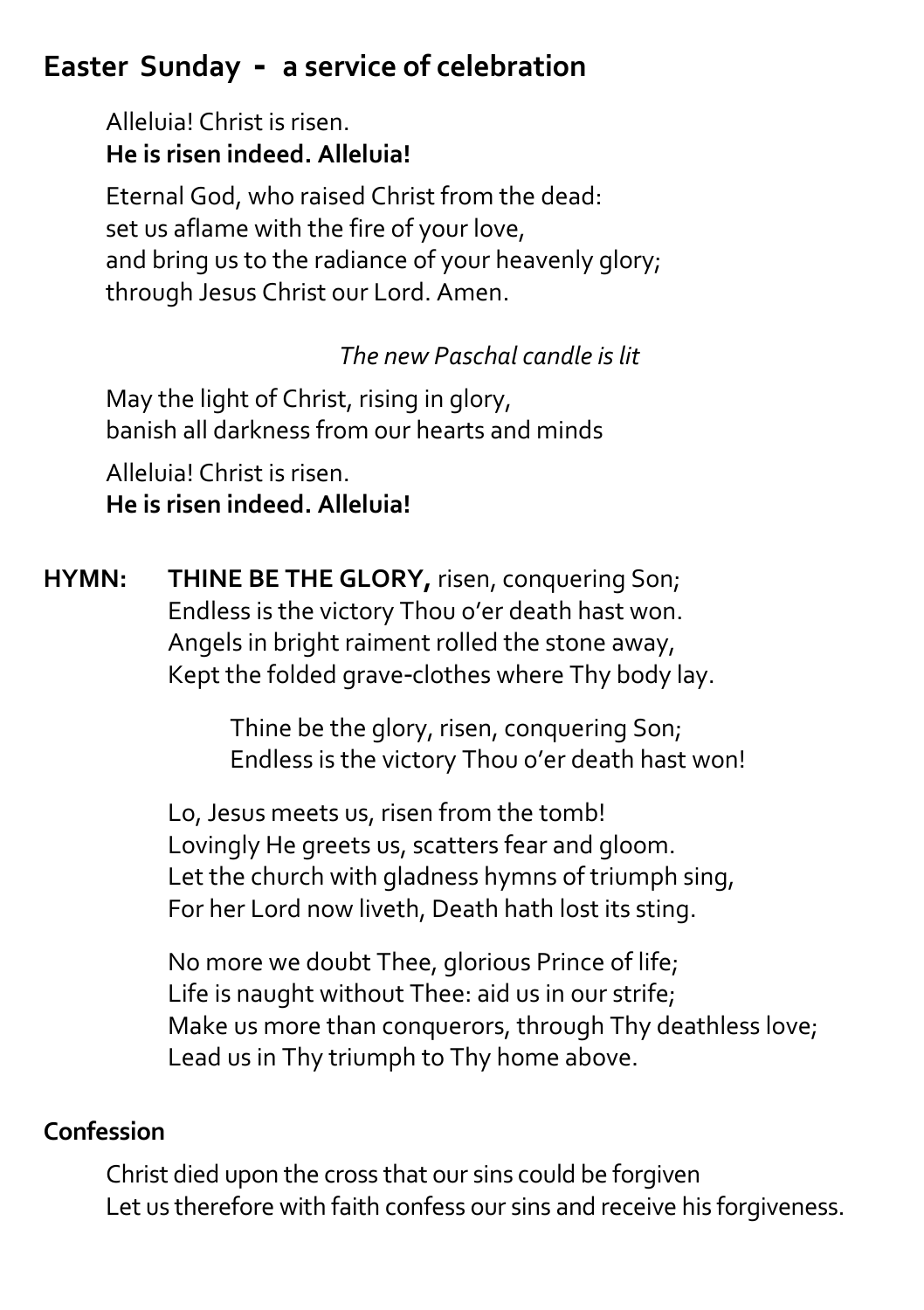**God our Father, we confess to you and to our fellow members in the Body of Christ that we have sinned in thought, word and deed, and in what we have failed to do. We are truly sorry. Forgive us our sins, and deliver us from the power of evil, for the sake of your Son who died for us, Jesus Christ, our Lord.**

God, who is both power and love, forgive us and free us from our sins, heal and strengthen us by his Spirit, and raise us to new life in Christ our Lord. **Amen.**

#### **The Collect**

**Lord of life and power, through the mighty resurrection of your Son you have overcome the old order of sin and death and have made all things new in him. Grant that we may proclaim in our lives the mystery of your power and love to the glory and honour of your eternal name. Amen.**

#### **The Gospel Mark 16 v 1-8**

#### *When the Gospel is announced we say Glory to Christ our Saviour*

When the Sabbath was over, Mary Magdalene, Mary the mother of James, and Salome bought spices so that they might go to anoint Jesus' body. Very early on the first day of the week, just after sunrise, they were on their way to the tomb and they asked each other, 'Who will roll the stone away from the entrance of the tomb?'

But when they looked up, they saw that the stone, which was very large, had been rolled away. As they entered the tomb, they saw a young man dressed in a white robe sitting on the right side, and they were alarmed. 'Don't be alarmed,' he said. 'You are looking for Jesus the Nazarene, who was crucified. He has risen! He is not here. See the place where they laid him.

Now go, tell his disciples and Peter, "He is going ahead of you into Galilee. There you will see him, just as he told you."'

Trembling and bewildered, the women went out and fled from the tomb. They said nothing to anyone, because they were afraid

*give thanks to the Lord for his glorious Gospel Praise to Christ our Lord.*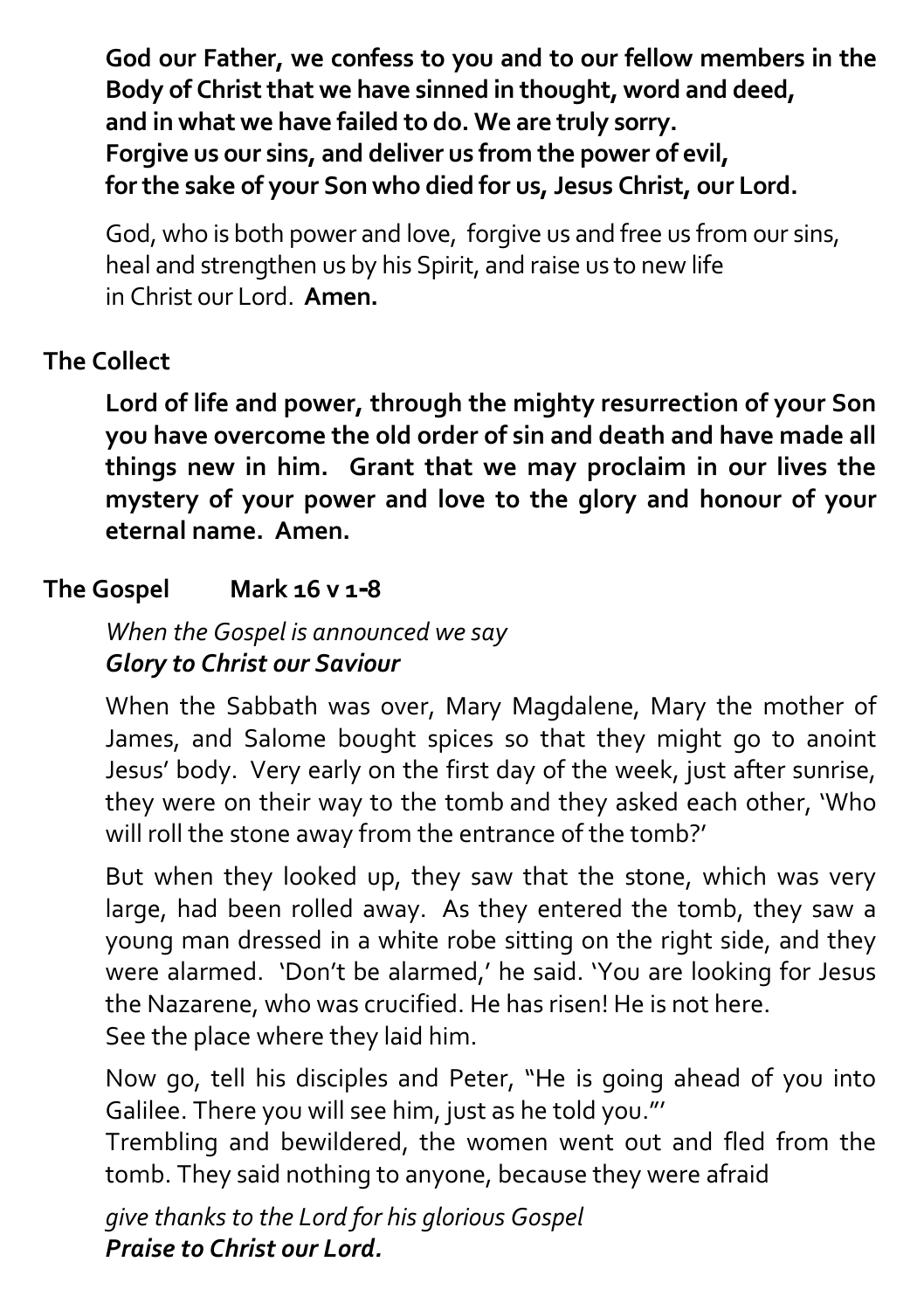*A time of quiet reflection*

#### **Intercessions for Today**

Let us pray….

#### **The Peace**

May the Peace of the Lord be always with you **and also with you.**

#### **Eucharistic Prayer**

The Lord be with you. **And also with you.** Lift up your hearts. **We lift them to the Lord.** Let us give thanks to the Lord our God. **It is right to give him thanks and praise.**



Worship and praise belong to you, Author of all being. Your power sustains, your love restores, our broken world. You are unceasingly at work from chaos bringing order and filling emptiness with life.

Christ, raised from the dead, proclaims the dawn of hope, He lives in us that we may walk in light.

#### **Your Spirit is fire in us, your breath is power to warm our hearts to love.**

As children of your redeeming purpose, freed by him who burst from the tomb and opened the gate of life, we offer you our praise, with angels and archangels and the whole company of heaven, singing the hymn of your unending glory: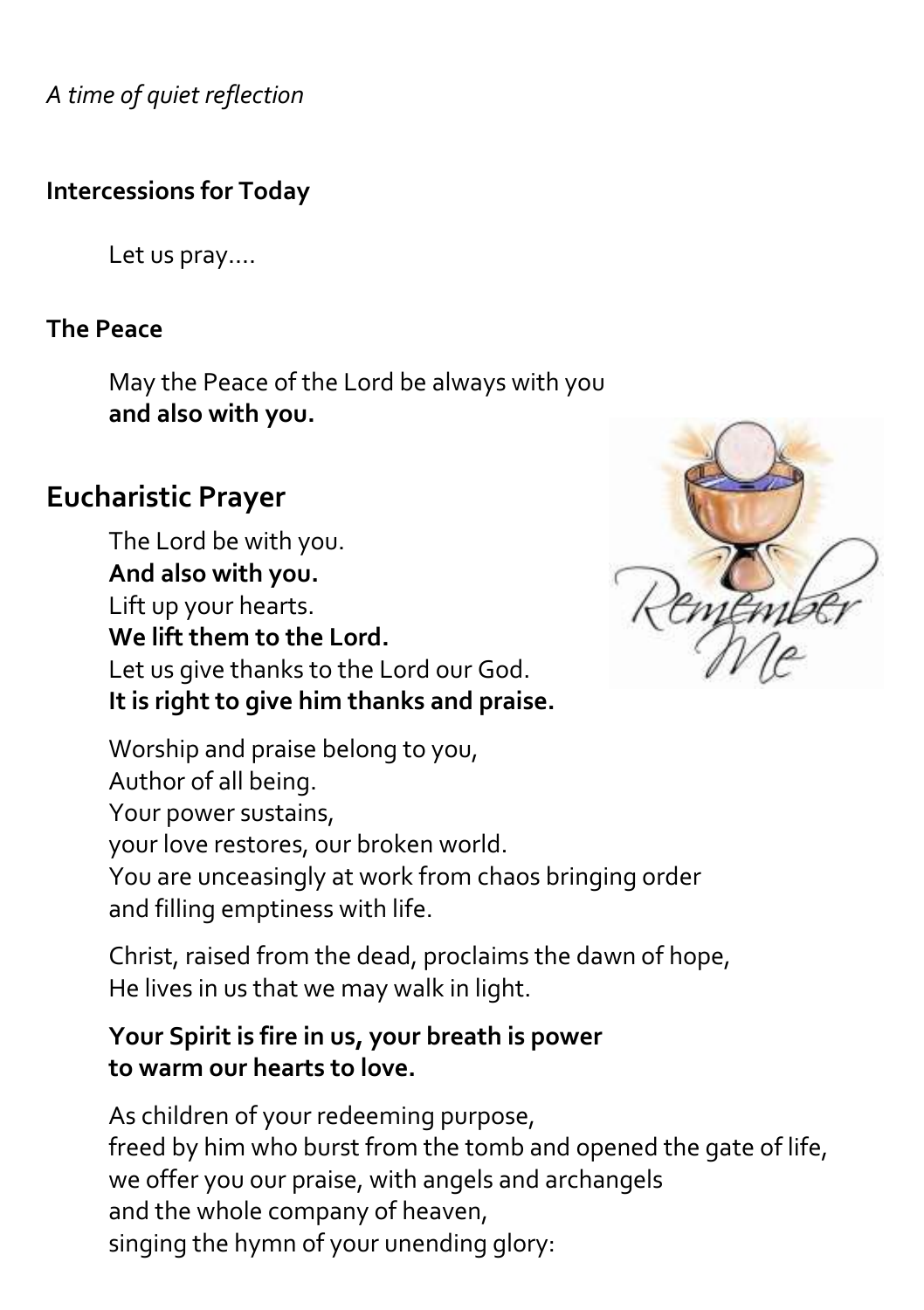**Holy, holy, holy Lord, God of power and might, Heaven and earth are full of your glory. Hosanna in the highest. Blessed is he who comes in the name of the Lord Hosanna in the highest.**

Praise and thanksgiving be to you, Lord of all, for by the Cross eternal life is ours and death is swallowed up in victory.

In the first light of Easter glory broke from the tomb and changed the women's sorrow into joy. From the Garden the mystery dawned that he whom they had loved and lost is with us now in every place for ever.

Making himself known in the breaking of the bread, speaking peace to the fearful disciples, welcoming weary fishers on the shore, he renewed the promise of his presence, and of new birth in the Spirit

Before he was given up to suffering and death, at supper with his disciples he took bread and offered you thanks he broke the bread, and gave it to them, saying: 'Take, eat. This is my Body: it is broken for you.'

After supper, he took the cup, he offered you thanks, and gave it to them saying: 'Drink this, all of you. This is my Blood of the new covenant; it is poured out for you, and for all, that sins may be forgiven. Do this in remembrance of me.'

**We now obey your Son's command. We recall his blessed passion and death, his glorious resurrection and ascension; and we look for the coming of his Kingdom. Made one with him, we offer you these gifts and with them ourselves, a single, holy, living sacrifice.**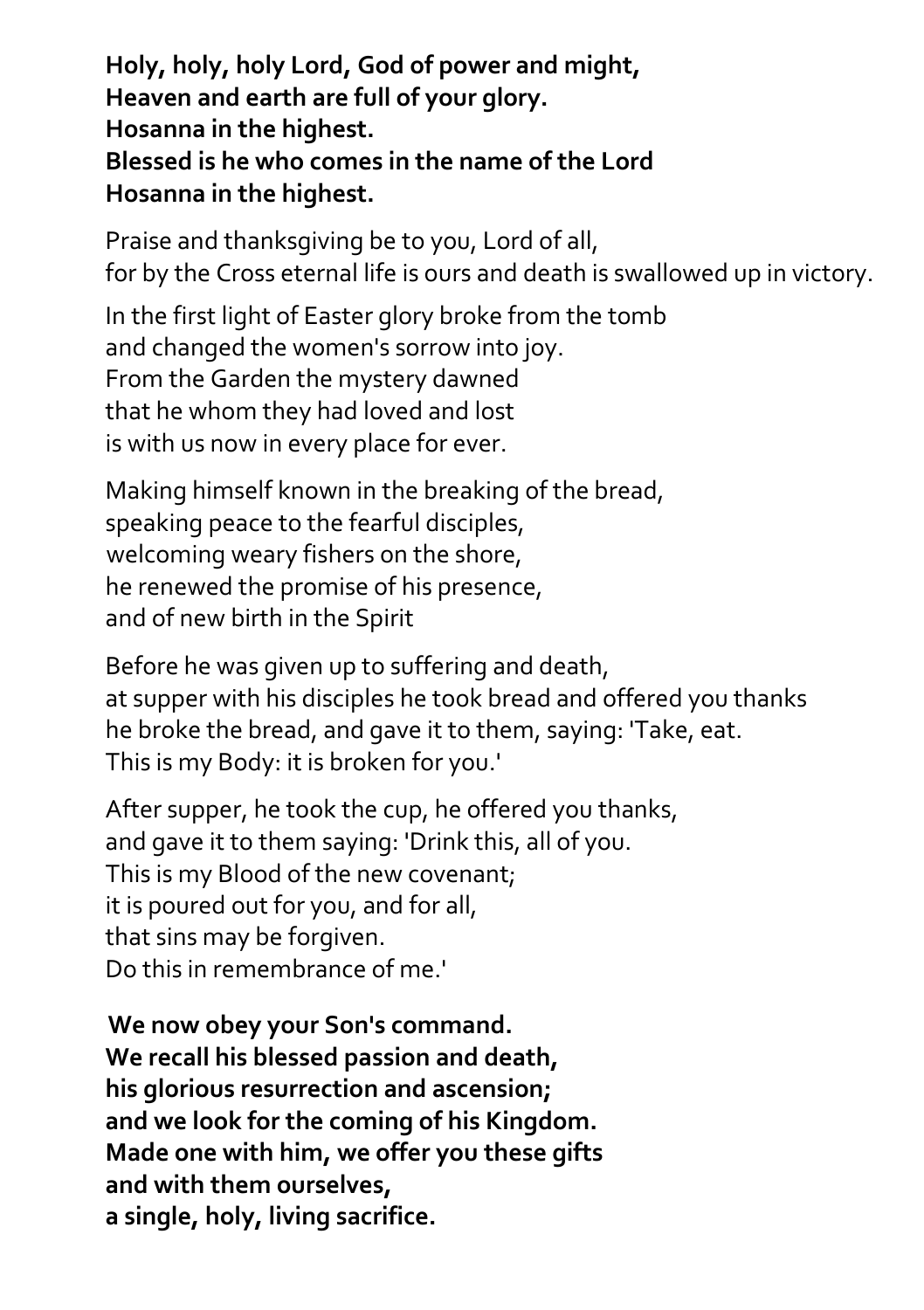Hear us, most merciful Father, and send your Holy Spirit upon us and bless this bread and wine, that we may be renewed for the service of your Kingdom.

**Help us, who are baptised into the fellowship of Christ's Body to live and work to your praise and glory; may we grow together in unity and love until at last, in your new creation, we enter into our heritage in the company of the Virgin Mary, the apostles and prophets, and of all our brothers and sisters, living and departed.**

Through Jesus Christ our Lord, with whom, and in whom, in the unity of the Holy Spirit, all honour and glory be to you, **Lord of all ages, world without end. Amen.**

#### **Breaking the Bread**

The living bread is broken for the life of the world **Lord, unite us in this sign.**

#### **Lord's Prayer**

As Christ has taught us so we pray

**Our Father in heaven, hallowed be your name, your kingdom come, your will be done, on earth as in heaven. Give us today our daily bread. Forgive us our sins as we forgive those who sin against us. Lead us not into temptation but deliver us from evil. For the kingdom, the power, and the glory are yours now and for ever. Amen.**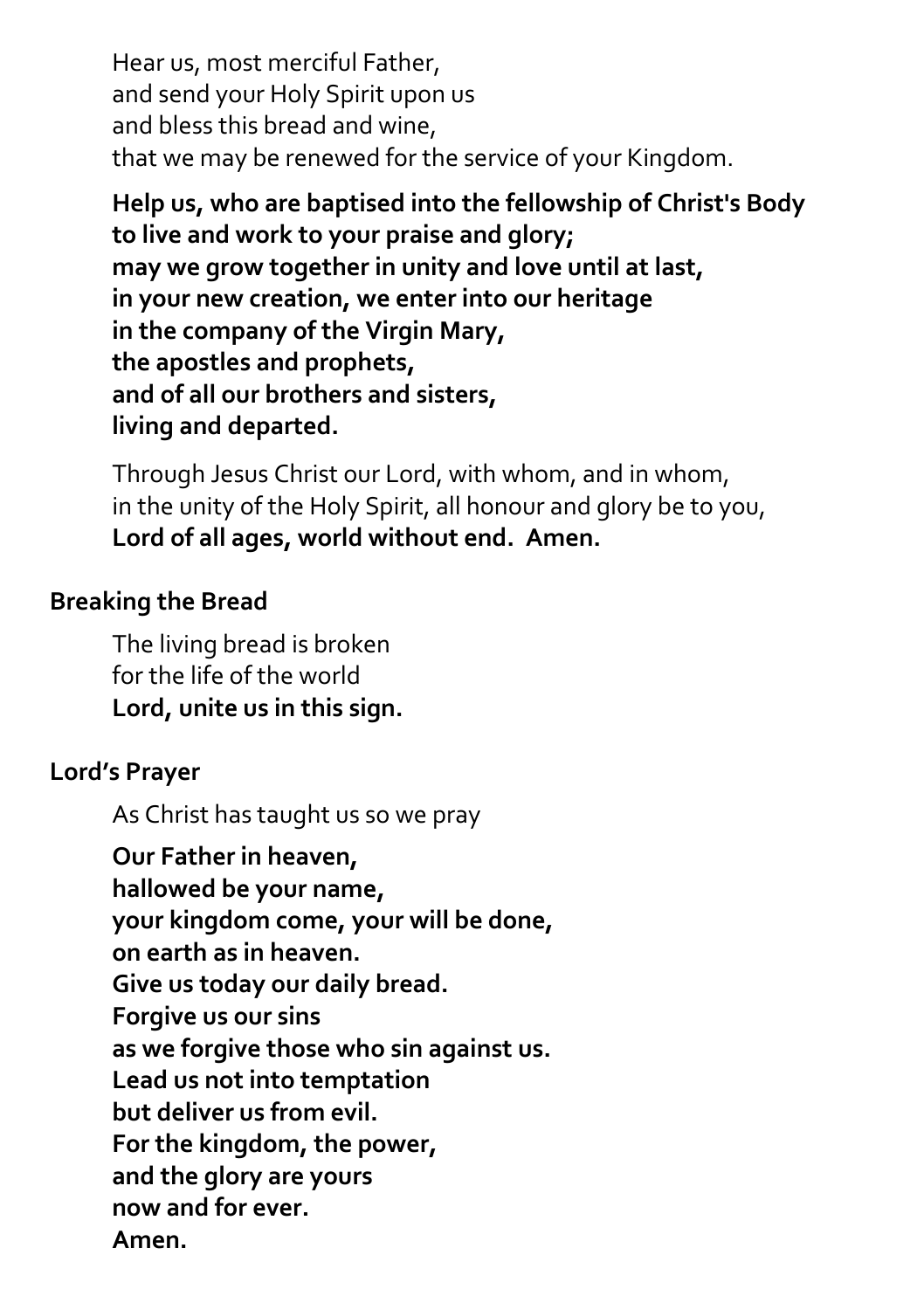#### **Distribution of Communion**

*Please remain seated as the Communion Bread is distributed*

#### **Prayer after Communion**

**Father, by the Holy Spirit at work in us, strengthen our faith, that we may grow in love as we serve your risen Son, who is our Lord and God. Amen**

#### **Blessing**

#### Alleluia! Christ is risen. **He is risen indeed. Alleluia!**

The God of peace, who brought again from the dead our Lord Jesus, that great shepherd of the sheep, through the blood of the eternal covenant, make you perfect in every good work to do his will, working in you that which is well-pleasing in his sight; and the blessing of God almighty, the Father, the Son, and the Holy Spirit, be among you and remain with you always. **Amen**

#### **HYMN TO GOD BE THE GLORY! great things He hath done!**

So loved He the world that He gave us His Son, Who yielded His life an atonement for sin, And opened the life-gate that all may go in.

*Praise the Lord! Praise the Lord! Let the earth hear His voice! Praise the Lord! Praise the Lord! Let the people rejoice! O come to the Father through Jesus the Son; And give Him the glory, great things He hath done!*

O perfect redemption, the purchase of blood! To every believer the promise of God; The vilest offender who truly believes, That moment from Jesus a pardon receives.